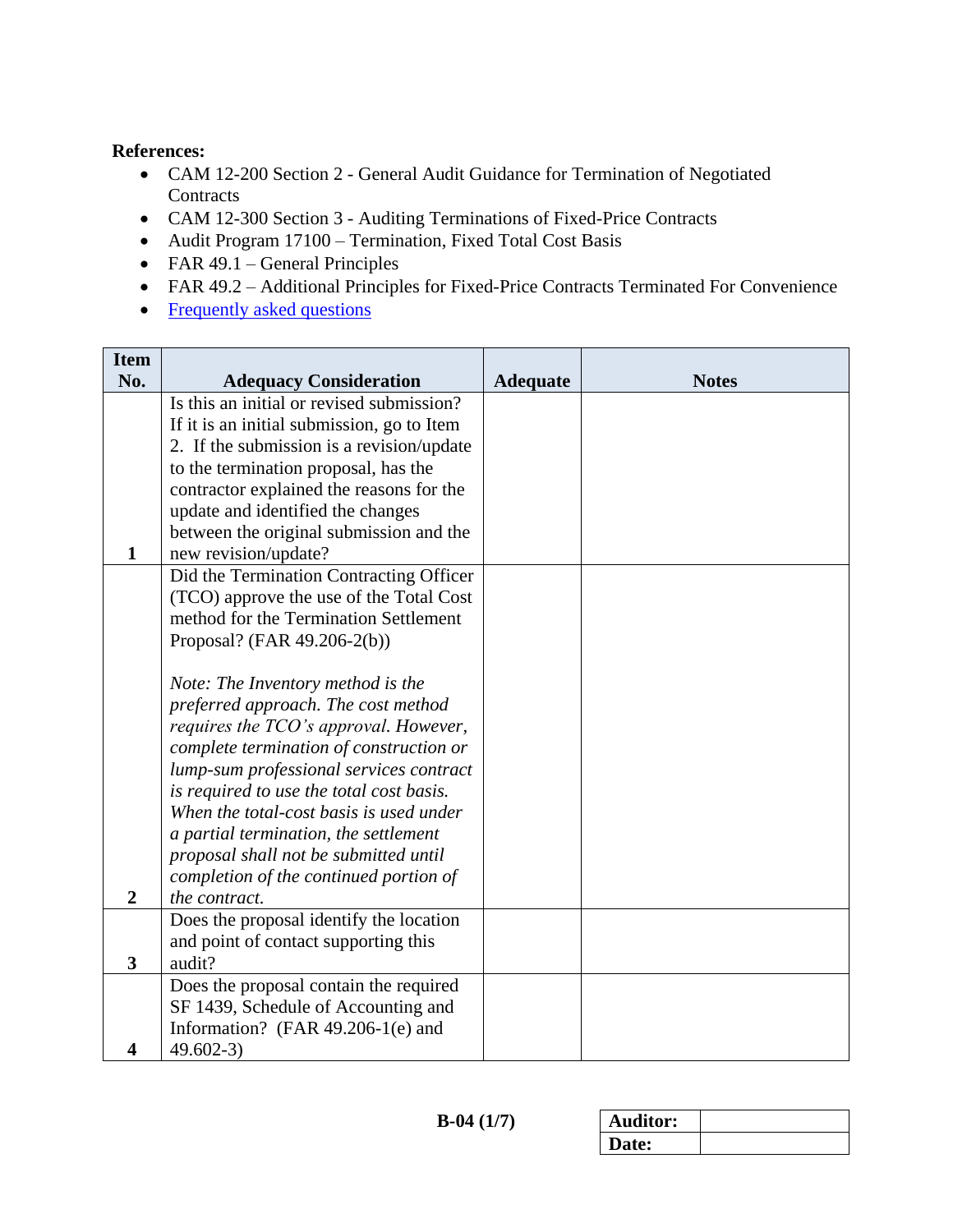| <b>Item</b> |                                            |                 |              |
|-------------|--------------------------------------------|-----------------|--------------|
| No.         | <b>Adequacy Consideration</b>              | <b>Adequate</b> | <b>Notes</b> |
|             | Does the proposal contain termination      |                 |              |
|             | inventory?                                 |                 |              |
|             | If yes, has the company included the       |                 |              |
|             | information on the SF 1428 or entered      |                 |              |
|             | the inventory information into the Plant   |                 |              |
|             | <b>Clearance Automated Reutilization</b>   |                 |              |
|             | Screening System PCARSS (obtain            |                 |              |
|             | copy of PCARSS)? (FAR 49.206-3 and         |                 |              |
| 5           | DFARS 252.245-7004(b))                     |                 |              |
|             | Is there a properly signed and completed   |                 |              |
|             | termination settlement proposal using      |                 |              |
|             | SF 1436? (FAR 49.206-2(b) and FAR          |                 |              |
| 6           | $49.602 - 1(b)$                            |                 |              |
|             | Does the amount for Section II, line 1,    |                 |              |
|             | "Direct Material" tie to the supporting    |                 |              |
|             | accounting schedules, to include           |                 |              |
|             | transaction level universe details by      |                 |              |
| 7           | year?                                      |                 |              |
|             | Does the amount for Section II, line 2,    |                 |              |
|             | "Direct Labor" tie to the detail           |                 |              |
|             | schedule?                                  |                 |              |
|             |                                            |                 |              |
|             | The contractor should provide a            |                 |              |
|             | breakout of the labor costs at the lowest  |                 |              |
| 8           | transaction level detail.                  |                 |              |
|             | Does the proposal contain an               |                 |              |
|             | explanation for the amount on Section      |                 |              |
|             | II, line 3, "Indirect Factory Expense" on  |                 |              |
|             | Page 2, Schedule A of the proposal         |                 |              |
|             | form?                                      |                 |              |
|             |                                            |                 |              |
|             | Does Schedule A reconcile to Section       |                 |              |
|             | II, line 3, "Indirect Factory Expense"?    |                 |              |
|             | In Schedule A the contractor should        |                 |              |
|             | note the rates and amounts to which        |                 |              |
|             | they apply, and provide details of the     |                 |              |
|             | composition of the Indirect Factory        |                 |              |
|             | Expense Costs and the method of            |                 |              |
|             | application to the entire business base to |                 |              |
| 9           | substantiate the rate.                     |                 |              |

| <b>Auditor:</b> |  |
|-----------------|--|
| Date:           |  |
|                 |  |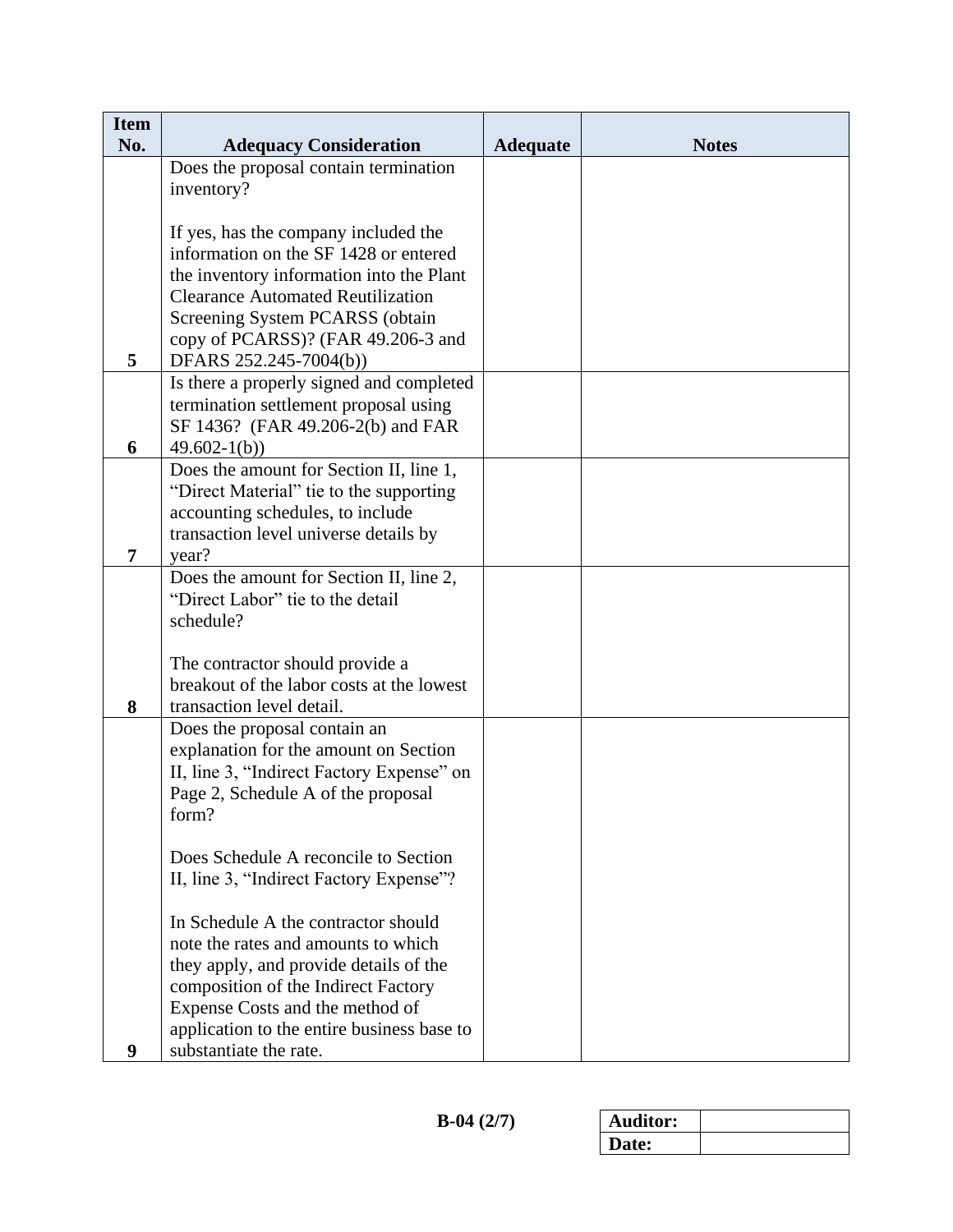| <b>Item</b> |                                                                       |                 |              |
|-------------|-----------------------------------------------------------------------|-----------------|--------------|
| No.         | <b>Adequacy Consideration</b>                                         | <b>Adequate</b> | <b>Notes</b> |
|             | Does the proposal contain a supporting                                |                 |              |
|             | inventory schedule (SF 1428) for the                                  |                 |              |
|             | amount on Section II, line 4, "Special                                |                 |              |
|             | Tooling and Special Test Equipment"?                                  |                 |              |
|             |                                                                       |                 |              |
|             | Does the inventory schedule reconcile                                 |                 |              |
|             | to Section II, line 4, "Special Tooling                               |                 |              |
| 10          | and Special Test Equipment"?                                          |                 |              |
|             | Does the proposal contain an                                          |                 |              |
|             | explanation for the amount on Section                                 |                 |              |
|             | 11, line 5, "Other Costs" on Page 2,                                  |                 |              |
|             | Schedule B?                                                           |                 |              |
|             |                                                                       |                 |              |
|             | Does Schedule B reconcile to Section II,                              |                 |              |
| 11          | line 5, "Other Costs"?                                                |                 |              |
|             | Does the proposal contain an<br>explanation for the amount on Section |                 |              |
|             | II, line 6, "General and Administrative                               |                 |              |
|             | Expenses" on Page 2, Schedule C?                                      |                 |              |
|             |                                                                       |                 |              |
|             | Does Schedule C reconcile to Section II,                              |                 |              |
|             | line 6, "General and Administrative                                   |                 |              |
|             | Expenses"?                                                            |                 |              |
|             |                                                                       |                 |              |
|             | In Schedule C the contractor should                                   |                 |              |
|             | note the rates and amounts to which                                   |                 |              |
|             | they apply, and provide details of the                                |                 |              |
|             | composition of the General and                                        |                 |              |
|             | Administrative (G&A) costs and the                                    |                 |              |
|             | method of application to the entire                                   |                 |              |
| 12          | business base to substantiate the rates.                              |                 |              |
|             | Is the amount in Section II, line 7,                                  |                 |              |
| 13          | "Total Costs" mathematically correct?                                 |                 |              |

| <b>Auditor:</b> |  |
|-----------------|--|
| Date:           |  |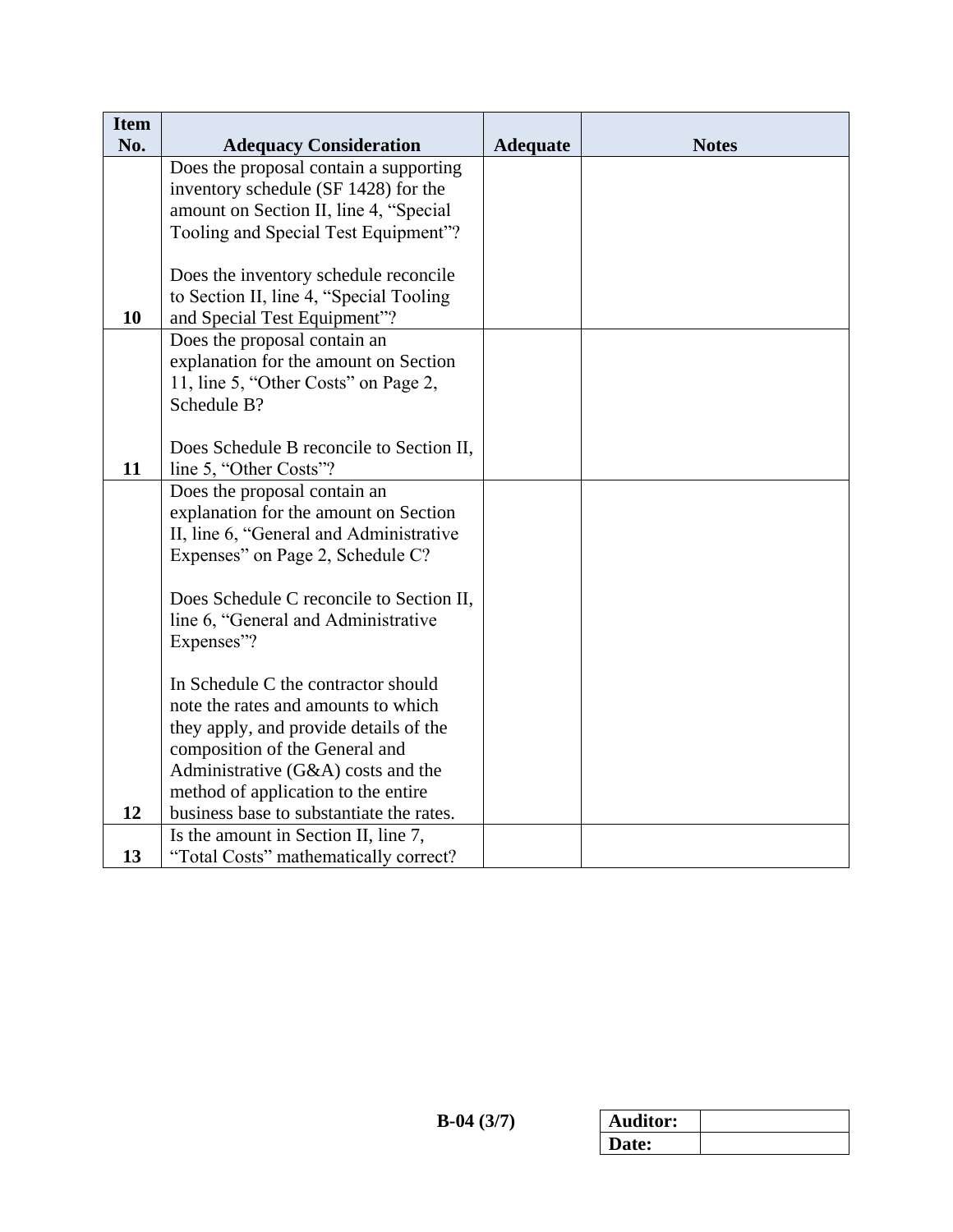| <b>Item</b> |                                                                                    |                 |                 |              |
|-------------|------------------------------------------------------------------------------------|-----------------|-----------------|--------------|
| No.         | <b>Adequacy Consideration</b>                                                      | <b>Adequate</b> |                 | <b>Notes</b> |
|             | Does the proposal contain an                                                       |                 |                 |              |
|             | explanation for the amount on Section<br>II, line 8, "Profit" on Page 2 Schedule D |                 |                 |              |
|             | of the proposal form?                                                              |                 |                 |              |
|             |                                                                                    |                 |                 |              |
|             | Does Schedule D reconcile to Section                                               |                 |                 |              |
|             | II, line 8, "Profit"?                                                              |                 |                 |              |
|             |                                                                                    |                 |                 |              |
|             | Note: In Schedule D the contractor                                                 |                 |                 |              |
|             | should explain the method for                                                      |                 |                 |              |
|             | calculating profit. Also, they should                                              |                 |                 |              |
|             | furnish an estimate of the costs required                                          |                 |                 |              |
|             | to complete the terminated portion of                                              |                 |                 |              |
|             | the contract. In no event will the                                                 |                 |                 |              |
|             | Government pay for a loss of                                                       |                 |                 |              |
| 14          | anticipatory profits. (FAR 49.202)                                                 |                 |                 |              |
|             | Is the amount in Section II, line 9,                                               |                 |                 |              |
| 15          | "Total Costs" mathematically correct?                                              |                 |                 |              |
|             | Is the amount in Section II, line 10,                                              |                 |                 |              |
|             | "Deduct Finished Product Invoiced or to                                            |                 |                 |              |
| 16          | be Invoiced" mathematically correct?                                               |                 |                 |              |
|             | Is the amount in Section II, line 11,                                              |                 |                 |              |
| 17          | "Total" mathematically correct?                                                    |                 |                 |              |
|             | Does the proposal contain an<br>explanation for the amount on Section              |                 |                 |              |
|             | II, line 12, "Settlement Expenses" on                                              |                 |                 |              |
|             | Page 3, Schedule E of the proposal                                                 |                 |                 |              |
|             | form?                                                                              |                 |                 |              |
|             |                                                                                    |                 |                 |              |
|             | Does Schedule E reconcile to Section II,                                           |                 |                 |              |
|             | line 12, "Settlement Expenses".                                                    |                 |                 |              |
|             |                                                                                    |                 |                 |              |
|             | Note: In Schedule E the contractor                                                 |                 |                 |              |
|             | should list "Items" that would have not                                            |                 |                 |              |
|             | been incurred if not for the termination.                                          |                 |                 |              |
|             | Examples may include material,                                                     |                 |                 |              |
|             | handling, clerical costs, etc. - see FAR                                           |                 |                 |              |
|             | $31.205-42(g)$ . The contractor should                                             |                 |                 |              |
|             | provide these details and include a basis                                          |                 |                 |              |
|             | of estimate or an explanation for all                                              |                 |                 |              |
|             | judgmental factors and the methods                                                 |                 |                 |              |
|             | used to estimate proposed settlement                                               |                 |                 |              |
|             | expenses, including those used in                                                  |                 |                 |              |
| 18          | projecting from known data.                                                        |                 |                 |              |
|             | $B-04(4/7)$                                                                        |                 | <b>Auditor:</b> |              |
|             |                                                                                    |                 | Date:           |              |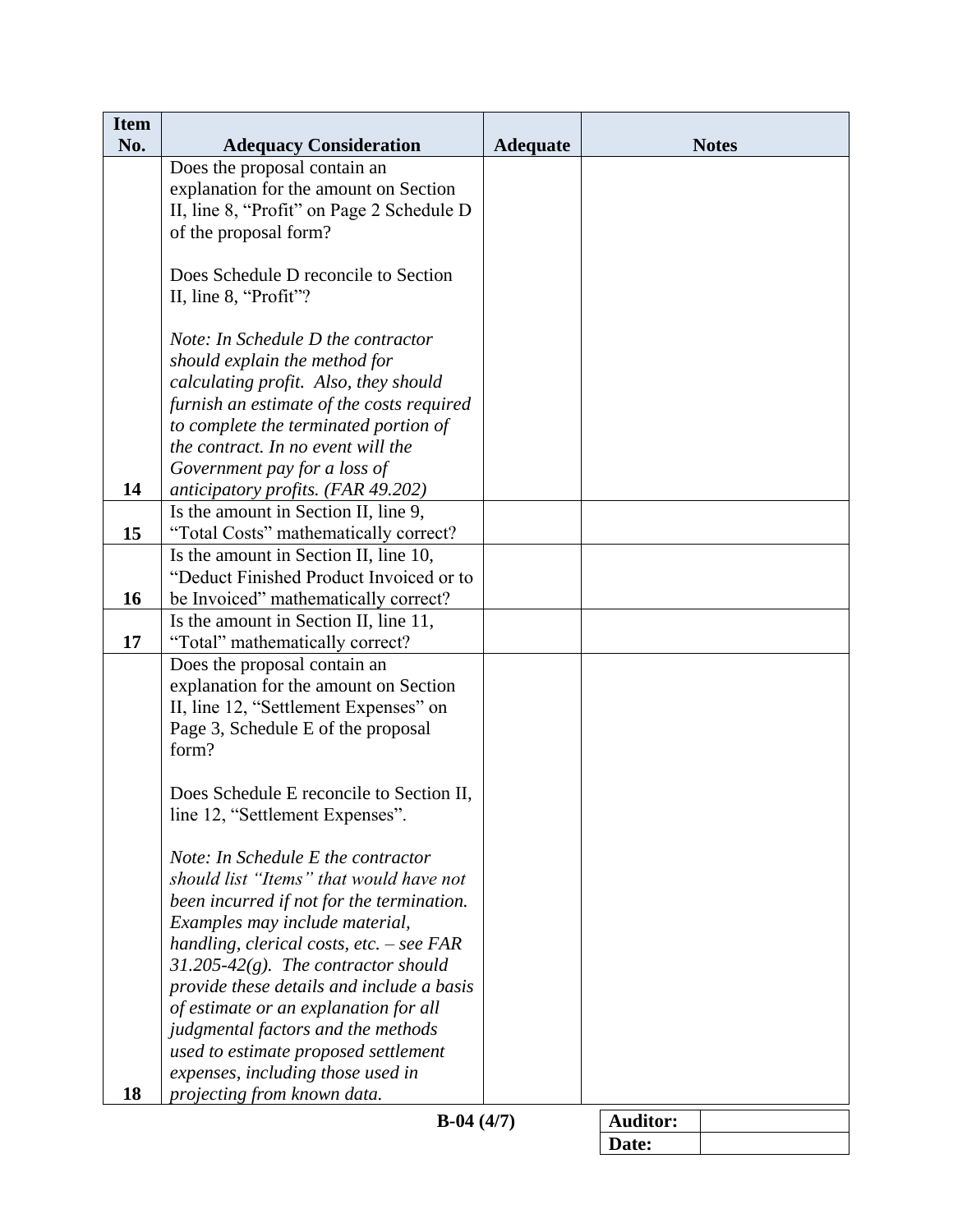| <b>Item</b> |                                          |                 |              |
|-------------|------------------------------------------|-----------------|--------------|
| No.         | <b>Adequacy Consideration</b>            | <b>Adequate</b> | <b>Notes</b> |
|             | Is the amount Section II, line 13,       |                 |              |
| 19          | "Total" mathematically correct?          |                 |              |
|             | Does the proposal contain an             |                 |              |
|             | explanation for the amount on Section    |                 |              |
|             | II, line 14, "Settlement with            |                 |              |
|             | Subcontractors" on Page 3, Schedule F    |                 |              |
|             | of the proposal form?                    |                 |              |
|             |                                          |                 |              |
|             | Does Schedule F reconcile to Section II, |                 |              |
|             | line 14, Settlement with                 |                 |              |
|             | Subcontractors".                         |                 |              |
|             |                                          |                 |              |
|             | Note: Schedule F applies only to         |                 |              |
|             | uncompleted subcontracts unsettled at    |                 |              |
|             | the time of termination. The             |                 |              |
|             | subcontractors must submit termination   |                 |              |
|             | proposals to the prime contractor in the |                 |              |
|             | same manner that the prime must submit   |                 |              |
|             | to the Government. Subcontract           |                 |              |
|             | termination proposals should be listed   |                 |              |
|             | in this schedule and submitted with      |                 |              |
|             | supporting documentation for each        |                 |              |
|             | subcontract settlement (copy of          |                 |              |
|             | purchase order, subcontract settlement   |                 |              |
|             | proposal or subcontract; subcontractor   |                 |              |
|             | inventory schedules; schedule of         |                 |              |
|             | accounting information (not required if  |                 |              |
|             | proposal is $< $10,000$ and SF 1438      |                 |              |
|             | Short Form used), and the prime          |                 |              |
|             | contractor settlement memorandum         |                 |              |
|             | which explains the rationale of the      |                 |              |
|             | subcontract settlement) for review and   |                 |              |
|             | approval by the TCO prior to payment     |                 |              |
| 20          | (see FAR 49.108 and FAR 49.206-1).       |                 |              |
|             | Is the amount in Section II, line 15,    |                 |              |
|             | "Gross Proposed Settlement"              |                 |              |
| 21          | mathematically correct?                  |                 |              |

| <b>Auditor:</b> |  |
|-----------------|--|
| Date:           |  |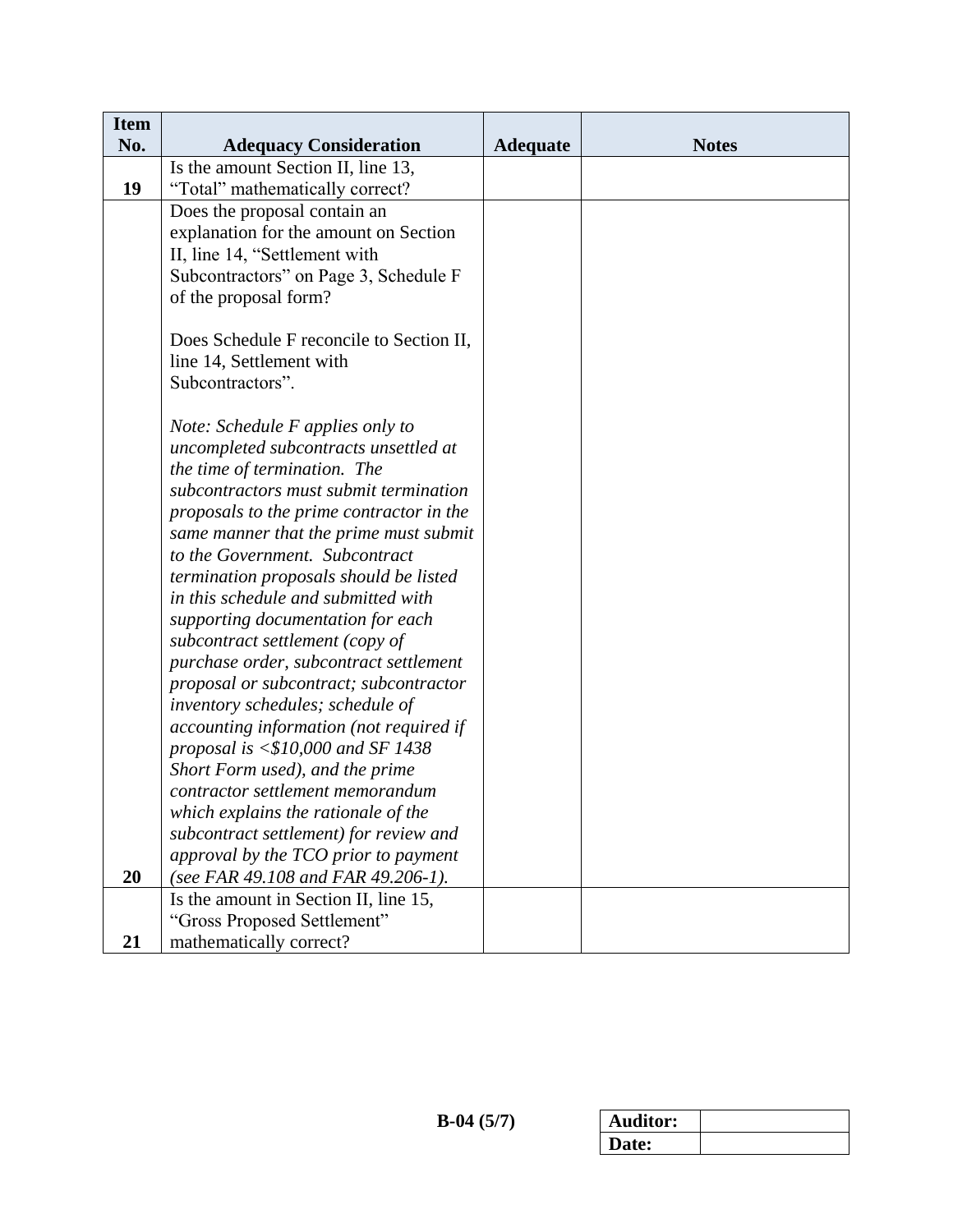| <b>Item</b><br>No. |                                                                                     |                 |              |
|--------------------|-------------------------------------------------------------------------------------|-----------------|--------------|
|                    | <b>Adequacy Consideration</b><br>Does the proposal contain an                       | <b>Adequate</b> | <b>Notes</b> |
|                    | explanation for the amount on Section                                               |                 |              |
|                    | II, line 16, "Disposal and Other Credits"                                           |                 |              |
|                    | on Page 3, Schedule G of the proposal                                               |                 |              |
|                    | form?                                                                               |                 |              |
|                    |                                                                                     |                 |              |
|                    | Does Schedule G reconcile to Section                                                |                 |              |
|                    | II, line 16, "Disposal and Other                                                    |                 |              |
|                    | Credits".                                                                           |                 |              |
|                    | Note: Schedule G -- The contractor is                                               |                 |              |
|                    | encouraged to extend an offer for the                                               |                 |              |
|                    | residual items as presented on your                                                 |                 |              |
|                    | inventory schedules. Inventory should                                               |                 |              |
|                    | be retained at full costs, purchases for                                            |                 |              |
|                    | salvage purposes at a negotiated price,                                             |                 |              |
|                    | or be disposed of in a manner                                                       |                 |              |
|                    | determined by the TCO to be most                                                    |                 |              |
|                    | favorable to the Government. In this                                                |                 |              |
|                    | schedule, the contractor may provide                                                |                 |              |
|                    | details for their offer. Maximum effort<br>should be made to divert terminated      |                 |              |
|                    | inventory to other work and/or return it                                            |                 |              |
|                    | to the suppliers for full credit less                                               |                 |              |
|                    | reasonable restocking charge based                                                  |                 |              |
| 22                 | cost.                                                                               |                 |              |
|                    | Is the amount in Section II, line 17, "Net                                          |                 |              |
|                    | Proposed Settlement" mathematically                                                 |                 |              |
| 23                 | correct?                                                                            |                 |              |
|                    | Does the proposal contain an                                                        |                 |              |
|                    | explanation for the amount for Section<br>II, line 18, "Advance, Progress & Partial |                 |              |
|                    | Payments" on Page 4, Schedule H of the                                              |                 |              |
|                    | proposal form?                                                                      |                 |              |
|                    |                                                                                     |                 |              |
|                    | Does Schedule H reconcile to Section                                                |                 |              |
|                    | II, line 18, "Advance, Progress & Partial                                           |                 |              |
| 24                 | Payments".                                                                          |                 |              |
|                    | Is the amount in Section II, line 19, "Net                                          |                 |              |
|                    | Payment Requested" mathematically                                                   |                 |              |
| 25                 | correct?                                                                            |                 |              |